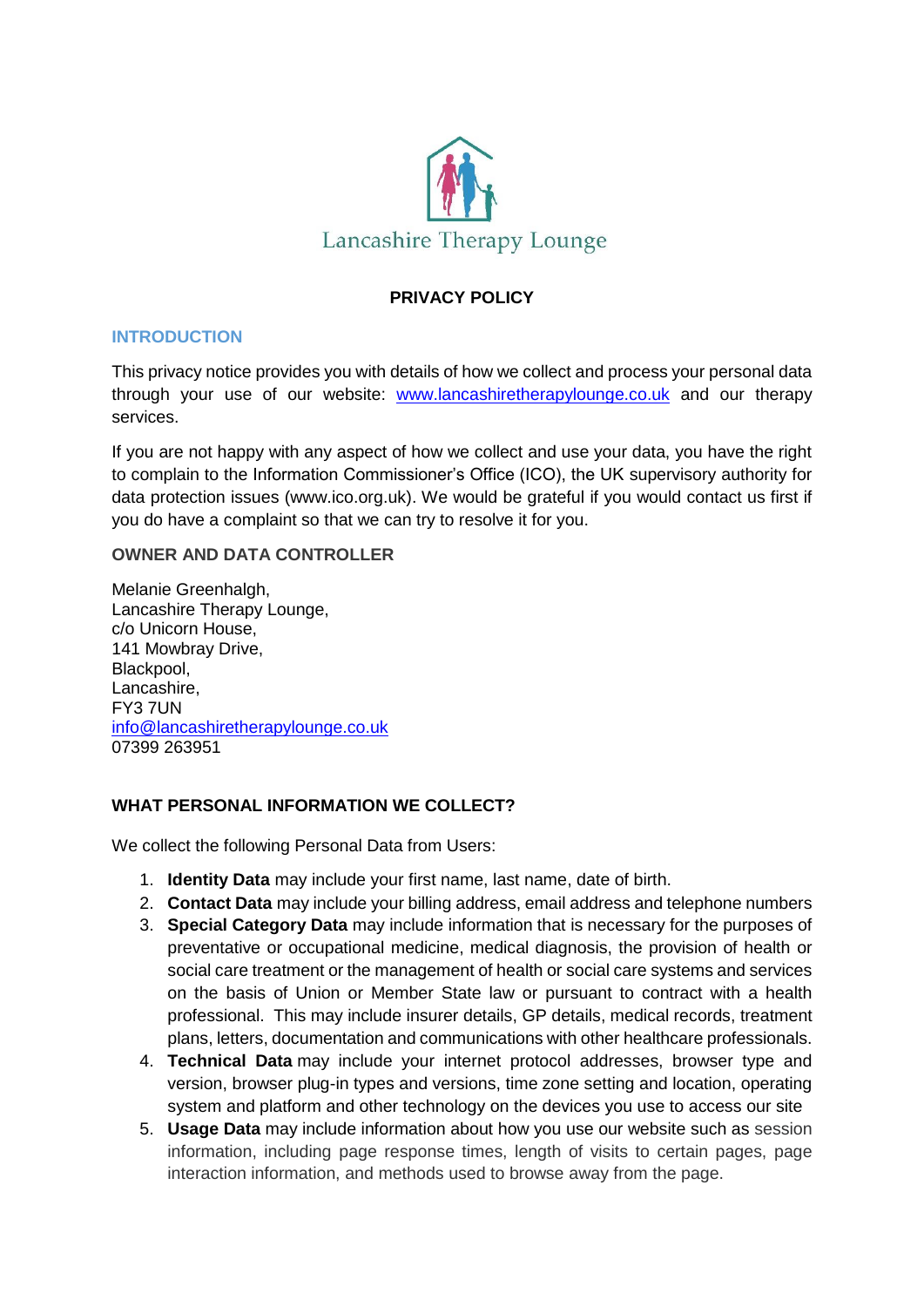**6. Cookie Data** information gathered using cookies in your web browser.

# **WHEN DO WE COLLECT PERSONAL DATA?**

Personal Data is collected from Users when:

- filling in forms on our website
- communicating with us in person, by post, phone, email
- requesting resources be sent to you
- providing feedback
- you visit our website. Information is automatically collected such as Technical Data about your equipment, browsing actions and usage patterns of our website. We collect this data by using cookies, server logs and similar technologies.

## **WHY DO WE COLLECT INFORMATION?**

- To provide and operate the Services;
- To provide our Users with ongoing assistance and support;
- To create aggregated statistical data and other aggregated and/or inferred non-personal Information, which we or our business partners may use to provide and improve our respective services;
- To comply with any applicable laws and regulations.
- Your personal information will be used for the specific reasons stated above only. Data privacy law allows this as part of our legitimate interest in understanding our Users and delivering the best possible service.

## **HOW LONG WILL WE KEEP YOUR PERSONAL DATA?**

- We will only retain personal data for as long as necessary to fulfil the purposes we collected it for, including for the purposes of satisfying any legal, accounting, or healthcare reporting requirements.
- By law we must keep information about our Users (including Special Category, Contact, Identity, Financial and Transaction Data) for six years after they cease being Users for legal and tax purposes.
- Once the retention period expires, Personal Data shall be deleted.

## **HOW WE PROTECT YOUR WEBSITE PERSONAL DATA**

- We know how much Data security matters to all our Users. We will treat your Data with the utmost care and have put in place appropriate security measures to prevent your Personal Data from being accidentally lost, used or accessed in an unauthorised way, altered or disclosed.
- The electronic clinical notes system we use called WriteUpp to document your clinical notes, our website contact and our emails are all secured using 'https' technology.
- We will notify you and any applicable regulator of a breach where we are legally required to do so.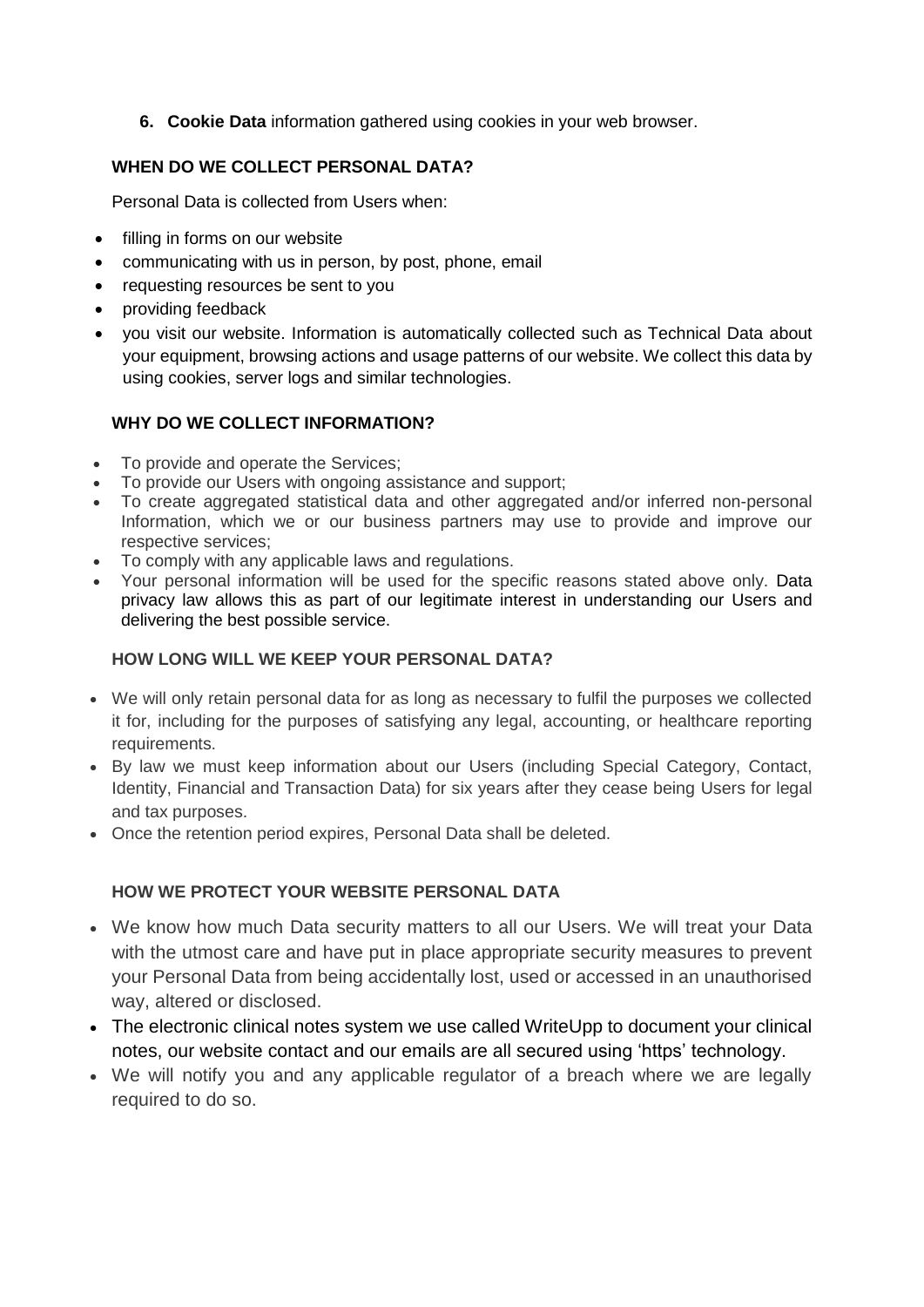## **DATA RELATING TO OUR THERAPEUTIC CONTRACT**

- Lancashire Therapy Lounge are the Data Controller. This involves controlling Data that is connected to the therapeutic contract which includes Identity, Contact and Special Category Data. Special Category Data may include information that is necessary for the purposes of preventative or occupational medicine, medical diagnosis, the provision of health or social care treatment or the management of health or social care systems and services on the basis of Union or Member State law or pursuant to contract with a health professional. This may include insurer details, GP details, medical records, treatment plans, letters, documentation and communications with other healthcare professionals.
- Any written anonymised notes used in sessions are kept in a folder in a locked cabinet outside of therapy sessions.
- Lancashire Therapy Lounge cloud-based software called WriteUpp to record the special category data electronically. WriteUpp are the Data Processor for Lancashire Therapy Lounge. Electronic data is stored by WriteUpp in a highly secure data server centre in the United Kingdom. In addition, your data is backed up to a separate server vault in a geographically separate location. Lancashire Therapy Lounge are confident that cloud-based storage currently presents a more secure way of storing clinical records than on a standalone computer. All data is stored and protected in accordance with the General Data Protection Regulations.

## **WEBSITE DATA**

### **HOW DO WE STORE, USE, SHARE AND DISCLOSE OUR WEBSITE VISITORS' PERSONAL INFORMATION?**

Our company is hosted on the Wix.com platform. Wix.com provides us with the online platform that allows us to sell our services to you. Your data may be stored through Wix.com's data storage, databases and the general Wix.com applications. They store your data on secure servers behind a firewall. For more insight, you may also want to read Wix's Terms of Service <http://www.wix.com/about/terms-of-use> or

Privacy Statement [http://www.wix.com/about/privacy.](http://www.wix.com/about/privacy)

### **WHERE YOUR WEBSITE PERSONAL DATA MAY BE PROCESSED**

At times we will need to share your Personal Data with third parties outside the European Economic Area (EEA). If we do this, we ensure your Data receives the same protection as if it were being processed inside the EEA.

Where we use providers based in the United States, we may transfer data to them if they are part of the EU-US Privacy Shield, which requires them to provide similar protection to personal data shared between the Europe and the US.

### **HOW DO WE COMMUNICATE WITH OUR WEBSITE VISITORS?**

We may contact you to respond to your query or as otherwise necessary to contact you to enforce our User Agreement, applicable national laws, and any agreement we may have with you. For these purposes we may contact you via email, telephone, text messages, and postal mail.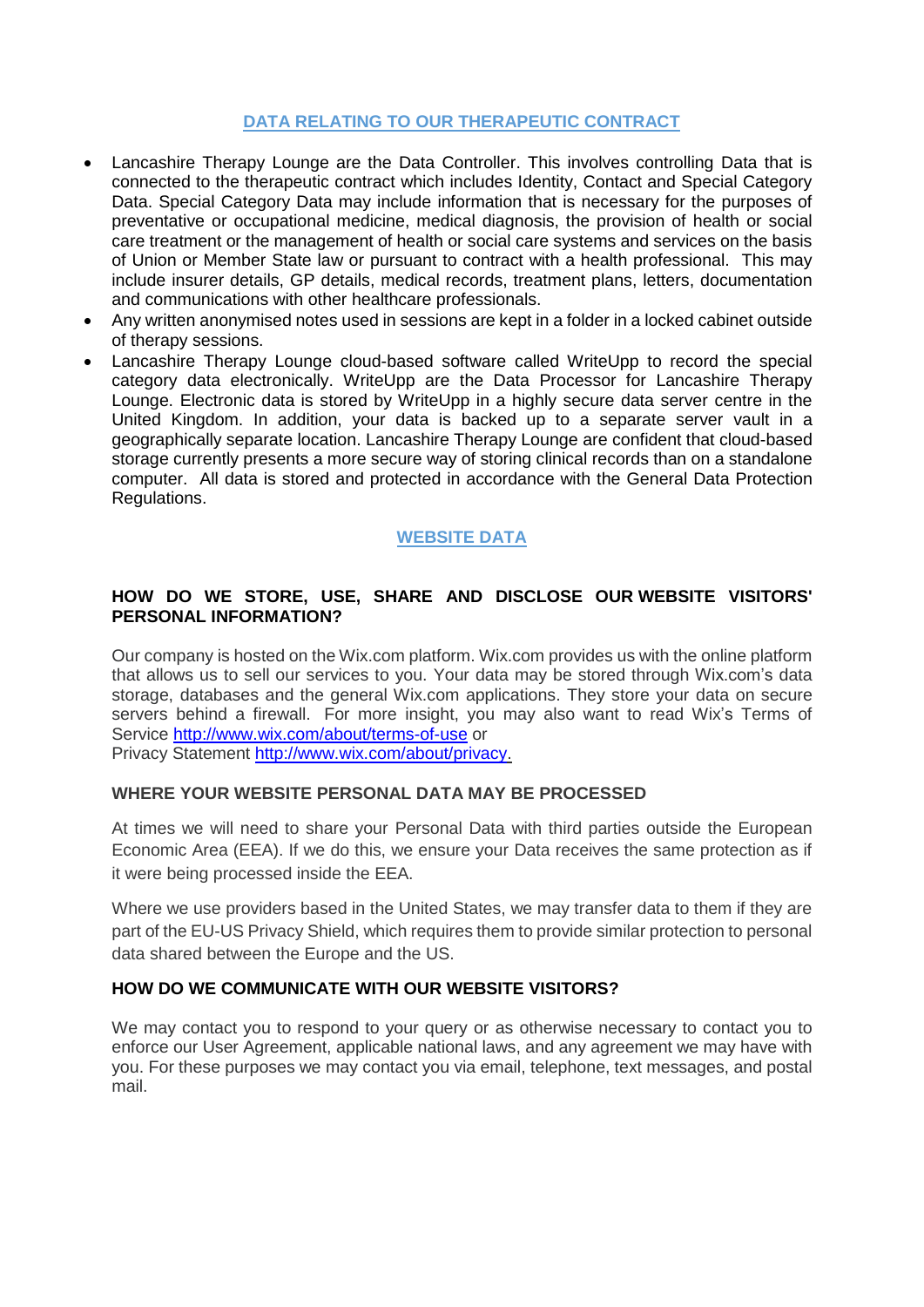### **WEBSITE - THIRD-PARTY SERVICES**

- Wix has partnered with several selected service providers, whose services and solutions complement, facilitate and enhance our own. These include hosting and server co-location services, communications and content delivery networks (CDNs), data and cyber security services, billing and payment processing services, domain name registrars, fraud detection and prevention services, web analytics, e-mail distribution and monitoring services, session recording and remote access services, performance measurement and data optimization services, content providers, and our legal and financial advisors (collectively, "Third Party Service(s)").
- Such Third-Party Services may receive or otherwise have access to our Visitors' and Users' Personal Information and/or Users-of-Users' Personal Information, in its entirety or in part – depending on each of their particular roles and purposes in facilitating and enhancing our Services and may only use it for such purposes.
- Note that while our Services may contain links to other websites or services, we are not responsible for such websites' or services' privacy practices and encourage you to be aware when you leave our Services and read the privacy statements of each and every website and service you visit. This Privacy Policy does not apply to such linked third-party websites and services.
- Wix is accountable for personal data that it receives under the Privacy Shield and subsequently transfers to a third party as described in the Privacy Shield Principles. In particular, Wix remains responsible and liable under the Privacy Shield Principles if thirdparty agents that it engages to process the personal data on its behalf do so in a manner inconsistent with the Principles, unless Wix proves that it is not responsible for the event giving rise to the damage.

### **WEBSITE SECURITY**

- Wix has implemented security measures designed to protect the Personal Information you share with us, including physical, electronic and procedural measures. Among other things, we offer HTTPS secure access to our website. We also regularly monitor our systems for possible vulnerabilities and attacks, and regularly seek new ways and Third-Party Services for further enhancing the security of our Services and protection of our Visitors' and Users' privacy.
- However regardless of the measures and efforts taken by Wix, we cannot and do not guarantee the absolute protection and security of your Personal Information, your Users-of-Users' Information or any other User Content you upload, publish or otherwise share with Wix or anyone else.
- We therefore encourage you avoid providing us with any sensitive information which you believe its disclosure could cause you substantial or irreparable harm. Further, as e-mail and instant messaging are not recognised as secure forms of communications, we request and encourage you not to share any Personal Information on any of these areas or via any of these methods.

## **WEBSITE COOKIES**

- In order for some of these technologies to work properly, a small data file ("cookie") must be downloaded and stored on your device. By default, we use several persistent cookies for purposes of session and user authentication, security, keeping the User's preferences (e.g., regarding default language and settings), monitoring performance of our services, and generally providing and improving our Services.
- If you want to delete or block any cookies, please refer to the help and support area on your internet browser for instructions on how to locate the file or directory that stores cookies. Please note that deleting our cookies or disabling future cookies or tracking technologies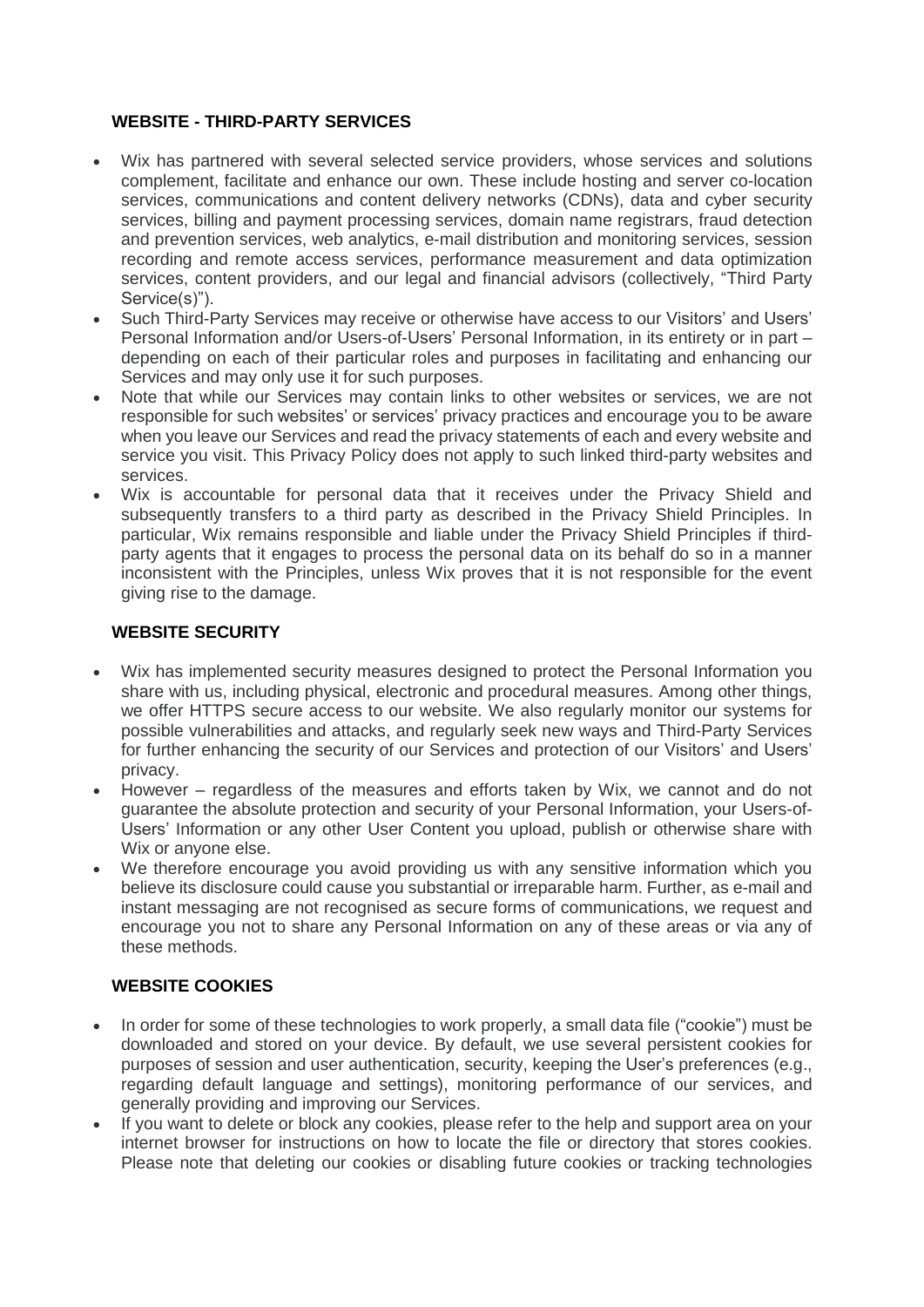may prevent you from accessing certain areas or features of our Services or may otherwise adversely affect your user experience.

#### *Cookie Types*

- **Strictly Necessary Cookies** These cookies are necessary for the website to function and cannot be switched off in our systems. They are usually only set in response to actions made by you which amount to a request for services such as filling in the contact form. You can set your browser to block or alert you about these cookies, but some parts of the site will not then work. These cookies do not store any personally identifiable information.
- **Analytics Cookies** These cookies allow us to count visits and traffic sources so we can measure and improve the performance of our site. They help us to know which pages are the most and least popular and see how visitors move around the site. All information these cookies collect is aggregated and therefore anonymous. If you do not allow these cookies we will not know when you have visited our site and will not be able to monitor its performance.
- **Targeting Cookies** These cookies may be set through our site by our advertising partners. They may be used by those companies to build a profile of your interests and show you relevant adverts on other sites. They do not store directly personal information but are based on uniquely identifying your browser and internet device. If you do not allow these cookies, you will experience less targeted advertising.

### **WHAT ARE MY RIGHTS?**

Users may exercise certain rights regarding the processing of Personal Data by the Owner.

- **Right to withdraw their consent** at any time. Users have the right to withdraw consent where they have previously given their consent to the processing of their Personal Data.
- **Right to object to the processing of their Data**. Users have the right to object to the processing of their Data if the processing is carried out on a legal basis other than consent.
- **Right to access their Data**. Users have the right to learn if Data is being processed by the Owner and obtain a copy of the Data being processed.
- **Right to verify and seek rectification**. Users have the right to verify the accuracy of their Data and ask for it to be updated or corrected.
- **Right to restrict the processing of their Data**. Users have the right, under certain circumstances, to restrict the processing of their Data. In this case, the Owner will not process their Data for any purpose other than storing it.
- **Right to have their Personal Data deleted**. Users have the right, under certain circumstances, to obtain the erasure of their Data from the Owner. However, this does not apply to medical records.
- **Right to receive their Data and have it transferred to another controller.** Users have the right to receive their Data and, if technically feasible, to have it transmitted to another controller without any hindrance.
- **Right to object**. Users have the right to bring a claim before their competent data protection authority.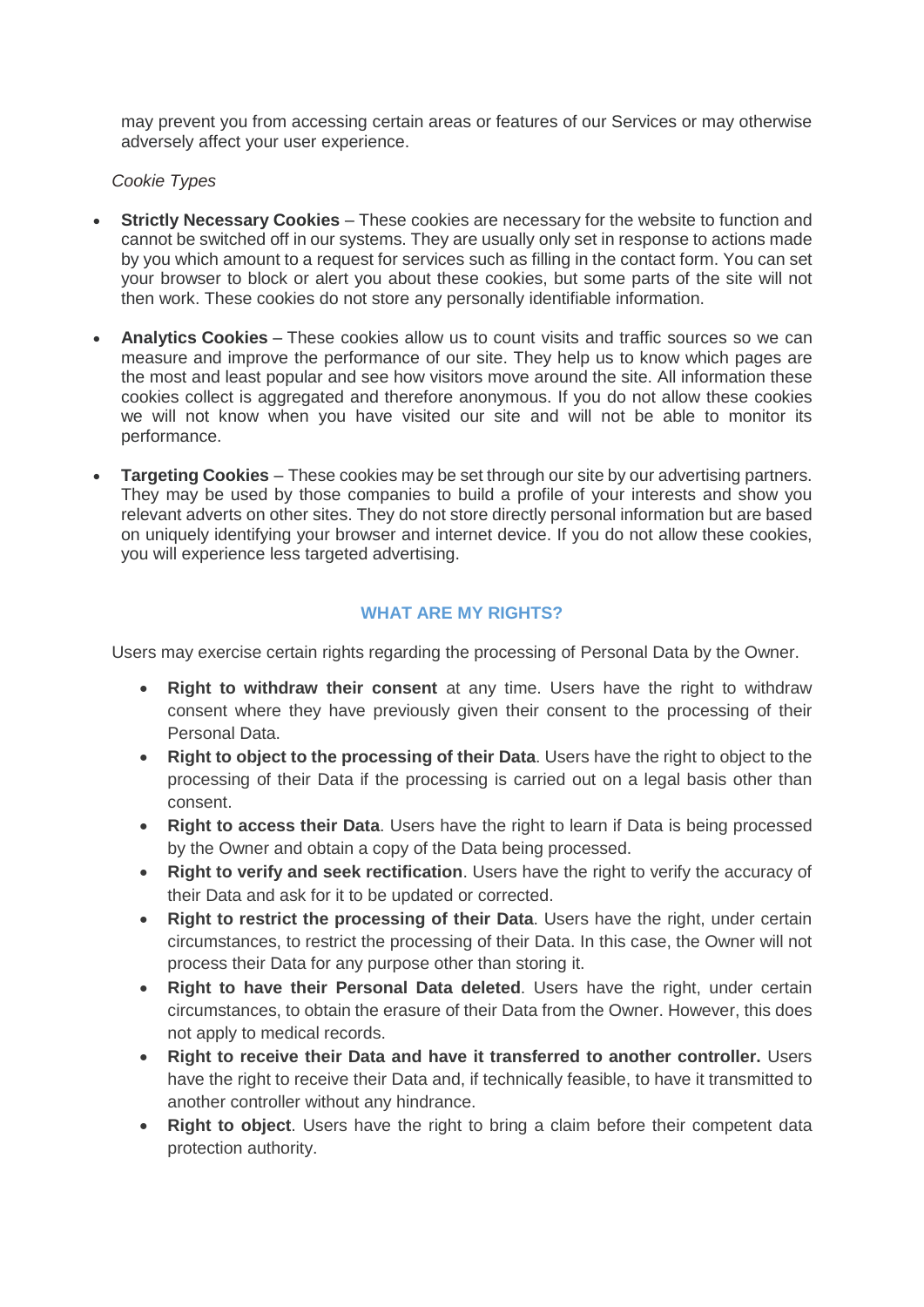### **DETAILS ABOUT THE RIGHT TO OBJECT**

Where Personal Data is processed for the legitimate interests pursued by the Owner, Users may object to such processing by providing a ground related to their particular situation to justify the objection.

Users must know that, however, should their Personal Data be processed for direct marketing purposes, they can object to that processing at any time without providing any justification.

### **HOW TO EXERCISE YOUR RIGHTS**

Any requests to exercise User rights can be directed to the Owner through the contact details provided in this document. These requests can be free of charge and will be addressed by the Owner within one month.

## **CHANGES TO THIS PRIVACY POLICY**

We reserve the right to modify this privacy policy at any time, so please review it frequently. Changes and clarifications will take effect immediately upon their posting on the website. If we make material changes to this policy, we will notify you here that it has been updated, so that you are aware of what information we collect, how we use it, and under what circumstances, if any, we use and/or disclose it.

### **CONTACTING THE INFORMATION COMMISSIONER'S OFFICE (UK)**

If you have any issue with how your Data has been handled or are not satisfied with the response you have received to any request, you have the right to lodge a complaint with the Information Commissioner's Office by calling 0303 123 1113 or go online to [www.ico.org.uk/concerns.](http://www.ico.org.uk/concerns)

## **INFORMATION NOT CONTAINED IN THIS POLICY**

More details concerning the collection or processing of Personal Data may be requested from the Owner at any time. Please see the contact information at the beginning of this document.

## **QUESTIONS AND CONTACT INFORMATION**

If you would like to: access, correct, amend or delete any personal information we have about you, register a complaint, or simply want more information, contact our Privacy Compliance Officer at:

Lancashire Therapy Lounge, c/o Unicorn House, 141 Mowbray Drive, Blackpool, Lancashire, FY3 7UN [info@lancashiretherapylounge.co.uk](mailto:info@lancashiretherapylounge.co.uk) 07399 263951